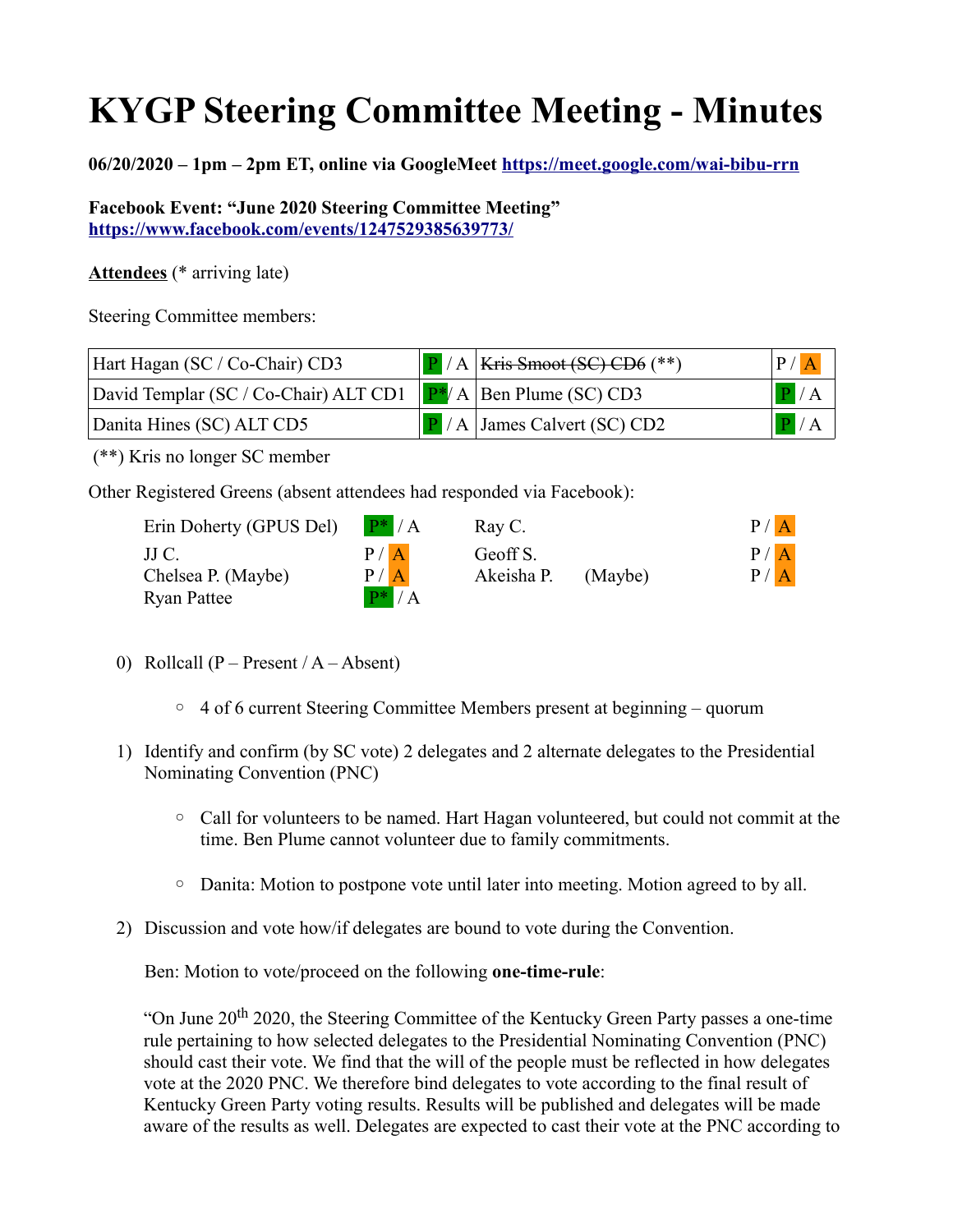the final result." Vote on **one-time-rule** binding delegates: 4 Ayes, 0 Nays. **ADOPTED**.

- 3) Discuss process for statewide vote online voting options
	- How many options? Should KY ballot only list three campaigns (Hawkins and Hunter and Rolde) that have been recognized as meeting requirements, should it list additional five candidates seeking recognition (Dennis Lambert, Susan Buchser Lochocki, Kent Mesplay, Sedinam Moyowasiza-Curry, and Chad Wilson), should "uncommitted" be additional option? Should RCV be used during voting?
	- After brief discussion, consensus was reached to only include candidates on KY ballot who have met/achieved basic criteria for "official recognition by the GPUS" **the day prior** to the day KY voting begins.

Vote on **including only candidates** meeting above: 4 Ayes, 0 Nays. **ADOPTED**.

Vote on **including "uncommitted"**: 0 Ayes, 4 Nays. **NOT PASSED.**

*(co-chair David Templar joined at this time)*

Vote on **utilizing RCV** during KY voting process: 5 Ayes, 0 Nays. **ADOPTED.**

• How long should voting options be available? Possibly for a week (7 days) or less (5 days, 4 days), consider starting as soon as June 22nd or June 23rd (but consider D/R Primary on 6/23 and setup time for online voting as well as time for contacting Greens). Can we utilize online platform [name redacted] for KY voting?

Vote on **utilizing online platform** for KY voting: 5 Ayes, 0 Nays. **ADOPTED.**

Vote on **length of KY voting -** consensus was 7 days: 5 Ayes, 0 Nays. **ADOPTED.**

Vote on **when KY voting should conclude** – consensus was **midnight ET, July 3 2020**: 5 Ayes, 0 Nays. **ADOPTED.**

Vote on **when KY voting should start** – consensus was on **June 27 2020**: 5 Ayes, 0 Nays. **ADOPTED.**

- Discussed process to reach as many diverse Greens as possible: Direct Mail option to reach all by regular mail deemed cost prohibitive. Contact by email and by announcement on Facebook/website should reach as many as possible and as many diverse Greens as possible. We can and should utilize multiple email lists, not limiting ourselves to those likely from campaigns. We need to have some process in place to prevent anyone to vote without being registered Greens in KY (integrity of process).
- Process discussed: Start individual may see announcement on FB/website to send email to [info@kygreenparty.org](mailto:info@kygreenparty.org) with subject like "GreenVote KY 2020" in order to be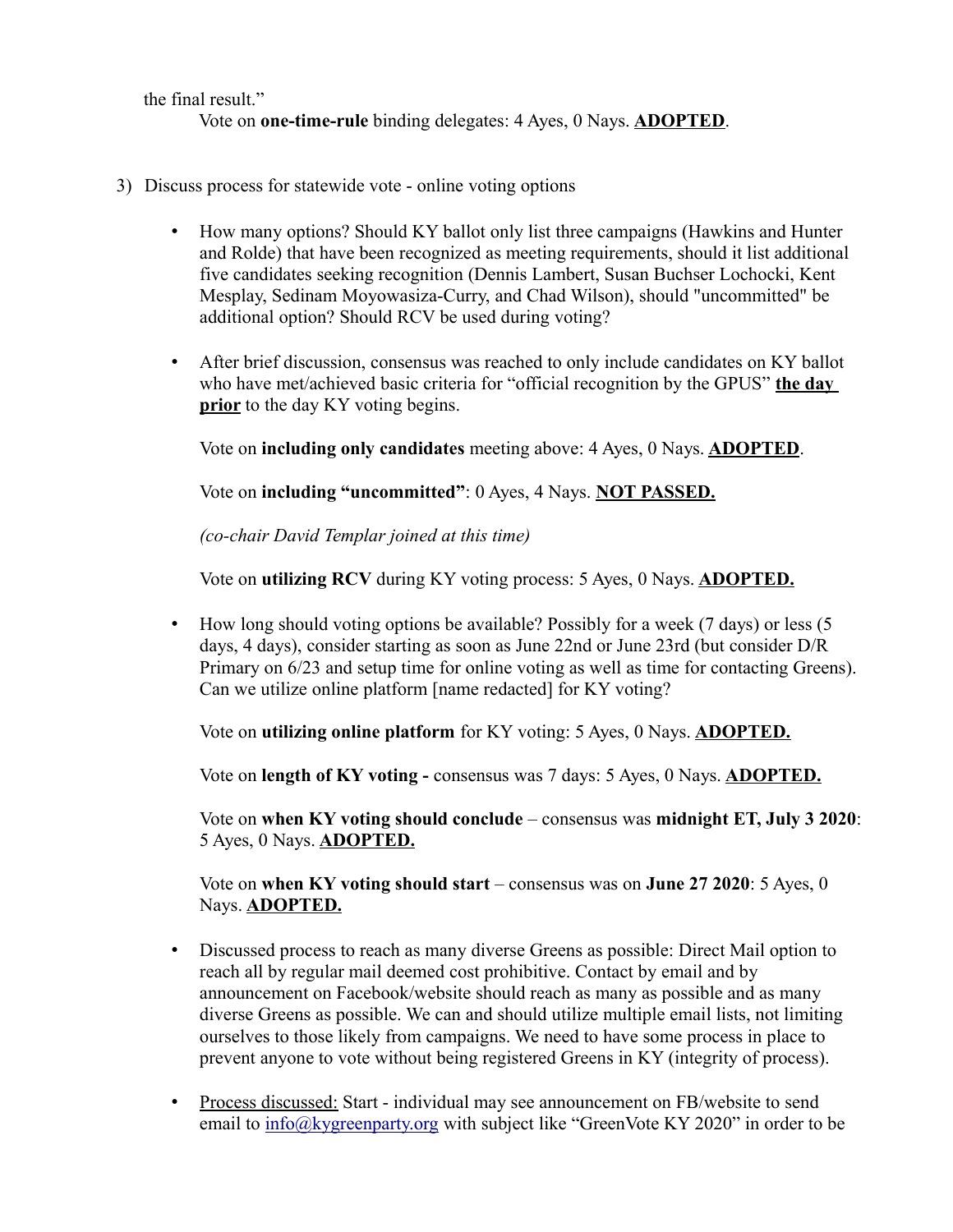part of KY voting; or individual is contacted by direct email and invited to participate in KY voting by sending email to [info@kygreenparty.org](mailto:info@kygreenparty.org) with subject like "GreenVote KY 2020". Upon receipt of email to  $\frac{info(\alpha)k}{{\text{v}}_i}$  individual receives email instructions (from template) to please confirm status as registered Green in Kentucky. Status can be confirmed by sending screenshot of voter registration data or by providing FULL NAME and BIRTHDAY (no SSN) so that we can look up and confirm status. Once confirmed, individual receives link/invitation to vote. If voting platform does offer a consent screen prior voting, people may be asked to confirm that they "are registered Green in Kentucky as of the date they are voting". Due to manual nature of above process, we need to have cutoff day for sending in voter registration data prior to day on which voting ends.

Vote on **above process**: 5 Ayes, 0 Nays. **ADOPTED.**

Vote on **cutoff day for sending in registration data** - proposed 07/01/2020 midnight ET: 5 Ayes, 0 Nays. **ADOPTED.**

Note: Voting needed to end latest by July 8th for delegates to be informed of results. It will now end on July  $3^{rd}$ , with  $4^{th}$  being a holiday and  $5^{th}$  very likely the day of results.

Back to Agenda #1, another call for volunteers to become delegates was made. David Templar volunteered.

Vote on **David Templar** to be KY delegate to PNC: 4 Ayes, 0 Nays. 1 non-voting. **CONFIRMED.**

4) Discuss additional KYGP Green Vote Meet

Motion was made to postpone decision until after first KYGP Green Vote Meet has occurred and participation would signal interest. All agreed.

5) Feasibility of ballot access in KY

Discussed the need to start organizing and call for volunteers. Next SC/KYGP meeting should occur after PNC, and soon after, in order to maximize time. 5000 signatures will be needed to gain ballot access. Next meeting suggested to take place mid July.

6) Endorsing KY Candidates from other parties?

A question was brought to us via Facebook about endorsing progressive candidates from other parties. After a brief discussion, we concluded that we cannot and should not endorse KY candidates from other parties. This includes candidates who share many ideas of the GP and who "check many of the boxes" of the GP platform and GP values.

*(Erin Doherty, KY delegate, joined around this time)*

Back to Agenda #1, Erin was informed of call for volunteers to become delegate to PNC. She signaled interest. After meeting, Hart reached out to SC about vote to confirm Erin. Erin was